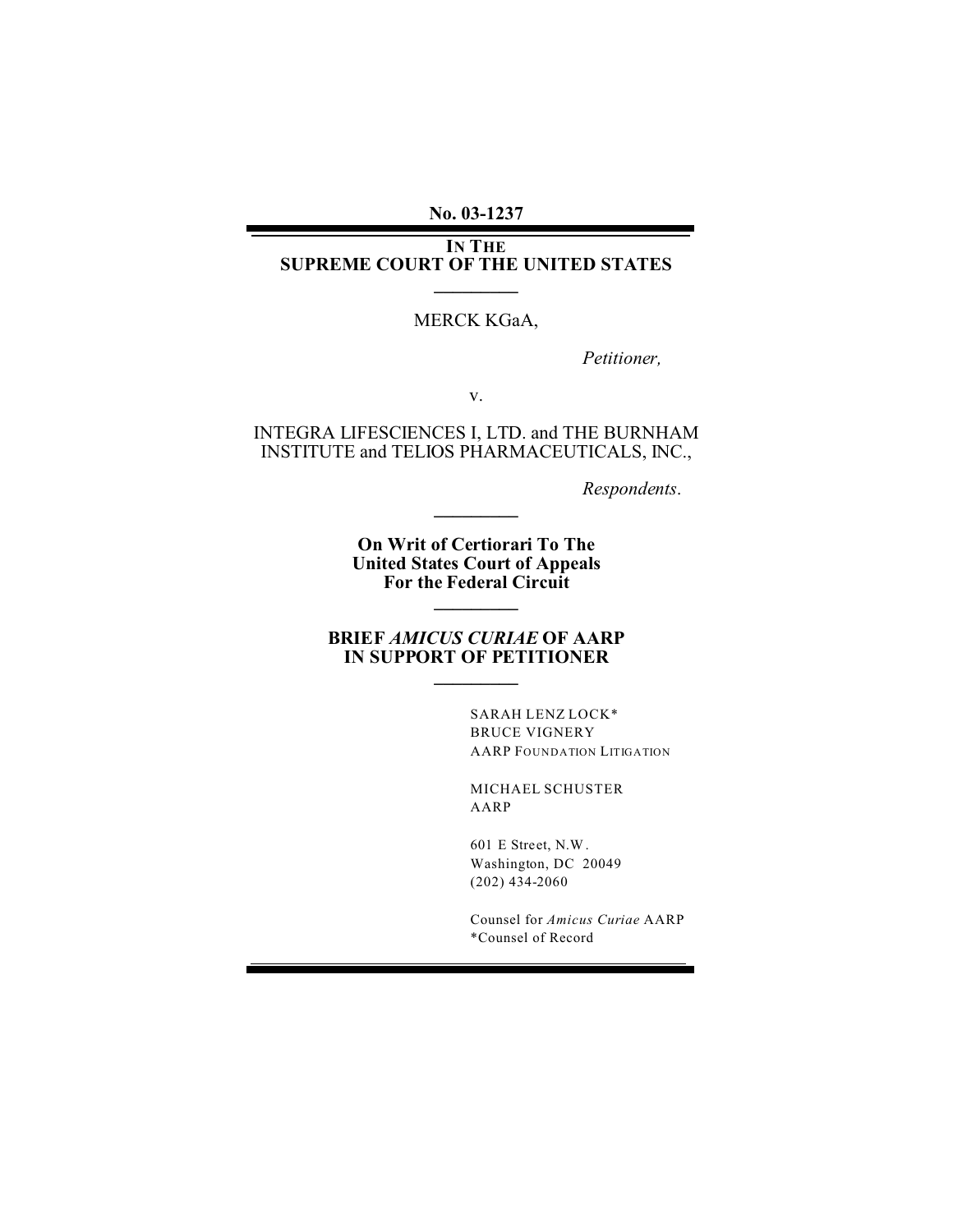## **TABLE OF CONTENTS**

# **Page**

| INTEREST OF AMICUS CURIAE                                                                                                                                                                                          |               |
|--------------------------------------------------------------------------------------------------------------------------------------------------------------------------------------------------------------------|---------------|
| SUMMARY OF ARGUMENT                                                                                                                                                                                                |               |
|                                                                                                                                                                                                                    | 3             |
| A. The Federal Circuit's Decision Denying<br>Pre-clinical Drug Research Exemption From<br>Patent Infringement Improperly Limits the<br><b>Protection Congress Gave Researchers</b><br>Seeking to Develop New Drugs | $\mathcal{R}$ |
| B. Too Much Protection for Patent Rights Stifles<br>Innovation and Increases Costs Resulting in<br>Reduced Access to Pharmaceuticals                                                                               | 8             |
| CLUSION                                                                                                                                                                                                            |               |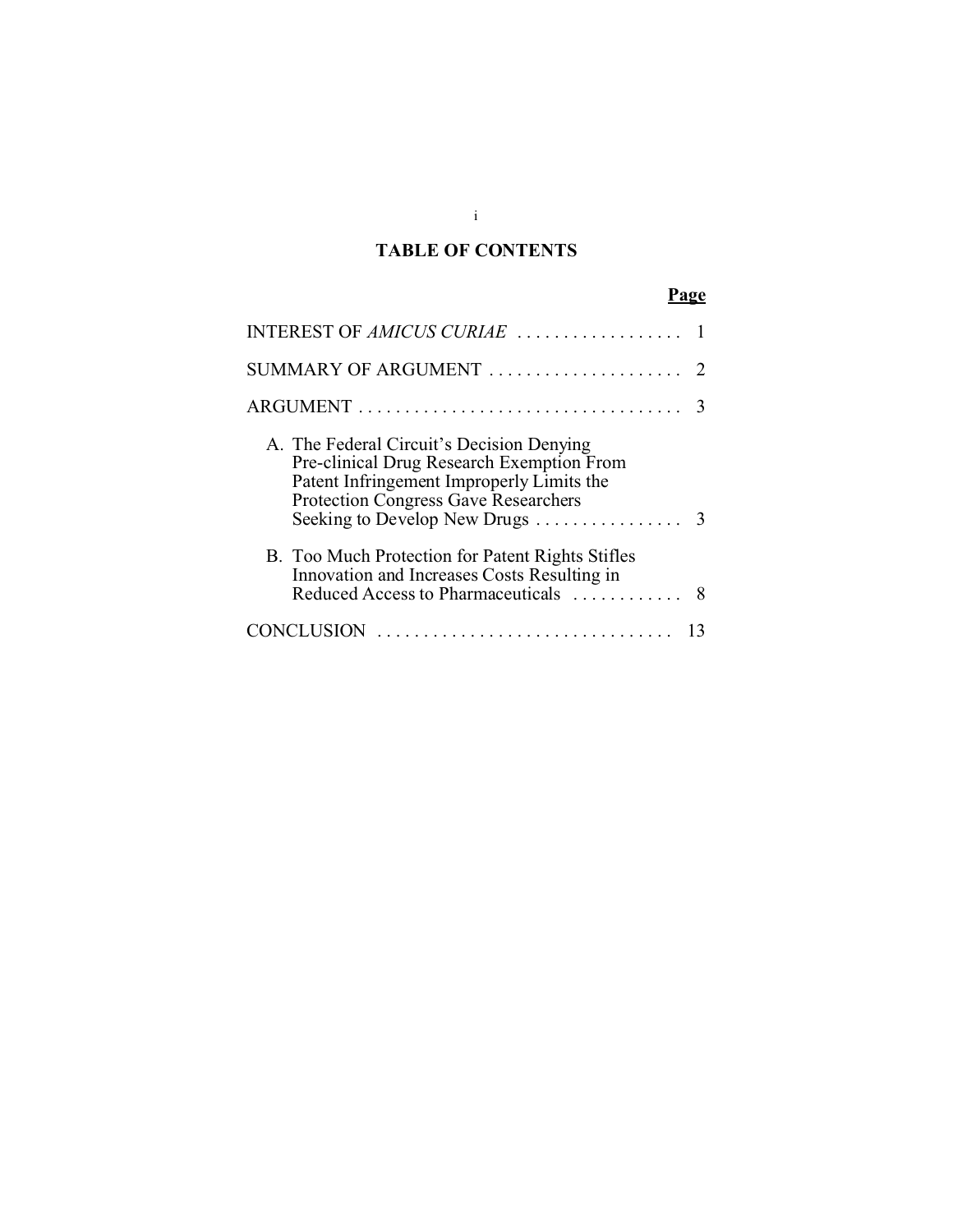## **TABLE OF AUTHORITIES**

## **CASES**

| Ardestani v. I.N.S.,                                                                   |
|----------------------------------------------------------------------------------------|
| Eli Lilly v. Medtronic,                                                                |
| Integra Lifesciences I, Ltd. v. Merck KGaA,                                            |
| Roche Products, Inc. v. Bolar Pharmaceutical Co., Inc.,                                |
| FEDERAL STATUTES AND REGULATIONS                                                       |
| The Drug Price Competition and Patent Term<br>Restoration Act of 1984 § 202, 35 U.S.C. |
| Federal Food, Drug, and Cosmetic Act of 1938,                                          |
| The Orphan Drug Act,                                                                   |
| Patent Term Guarantee Authority Act,                                                   |
| Uruguay Round Agreements Act,                                                          |
|                                                                                        |

### **LEGISLATIVE HISTORY**

H.R. Rep. No. 98-857 (1984) *reprinted in* 1984 U.S.C.C.A.N. 2647 .......... 4, 6, 7

ii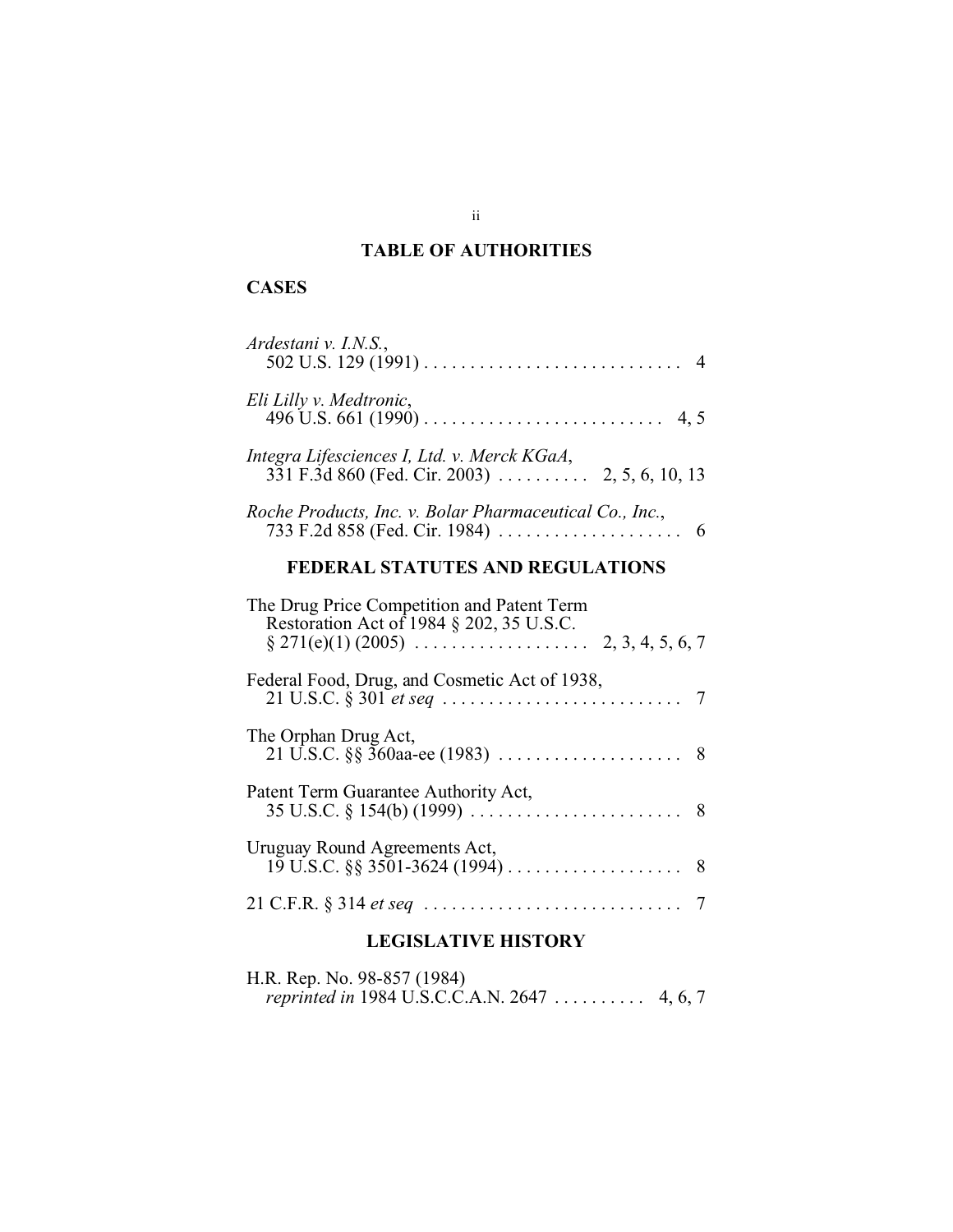## **MISCELLANEOUS**

| AARP, Prescription Drug Use Among<br>Persons Age 45+: A Chart Book June 2002<br>at $24-25$ (2002) available at<br><i>available at http://research.aarp.org/il/</i><br>13                                                                                                     |
|------------------------------------------------------------------------------------------------------------------------------------------------------------------------------------------------------------------------------------------------------------------------------|
| Jan Blustein, Drug Coverage and Drug Purchases<br>By Medicare Beneficiaries with Hypertension,<br>12                                                                                                                                                                         |
| Brief for the United States as Amicus Curiae<br>on Petition for Writ of Certiorari<br>7                                                                                                                                                                                      |
| Centers for Medicare and Medicaid Services,<br>National Health Expenditures Aggregate<br>Amounts and Average Annual Percent<br>Change, by Type of Expenditure: Select<br>Calender Years 1980-2003, at<br>http://www.cms.hhs.gov/statistics/<br>$n$ he/historical/t2.asp<br>2 |
| Rochelle Dreyfuss, Symposium: Biotechnology<br><b>Patents Get Special Treatment: Protecting</b><br>the Public Domain of Science: Has the<br>Time for an Experimental Use Defense<br>Arrived?, 46 Ariz.L.Rev. 457 (Fall 2004)<br>9                                            |
| Families USA, Cost Overdose: Growth in Drug<br>Spending for the Elderly, 1992-2010 at 2<br>(July 2000) available at<br>http://www.familiesusa.org/<br>site/DocServer/drugod.pdf?docID=726.<br>2                                                                              |
| Gene Patents and Other Genomic Inventions: Hearing<br>Before the Subcomm. on Courts and<br>Intellectual Property of the House Comm.<br>on the Judiciary, 106th Cong.<br>79 (2000)(statement of Jon F. Merz,<br>on July 13, 2000), available at                               |

#### iii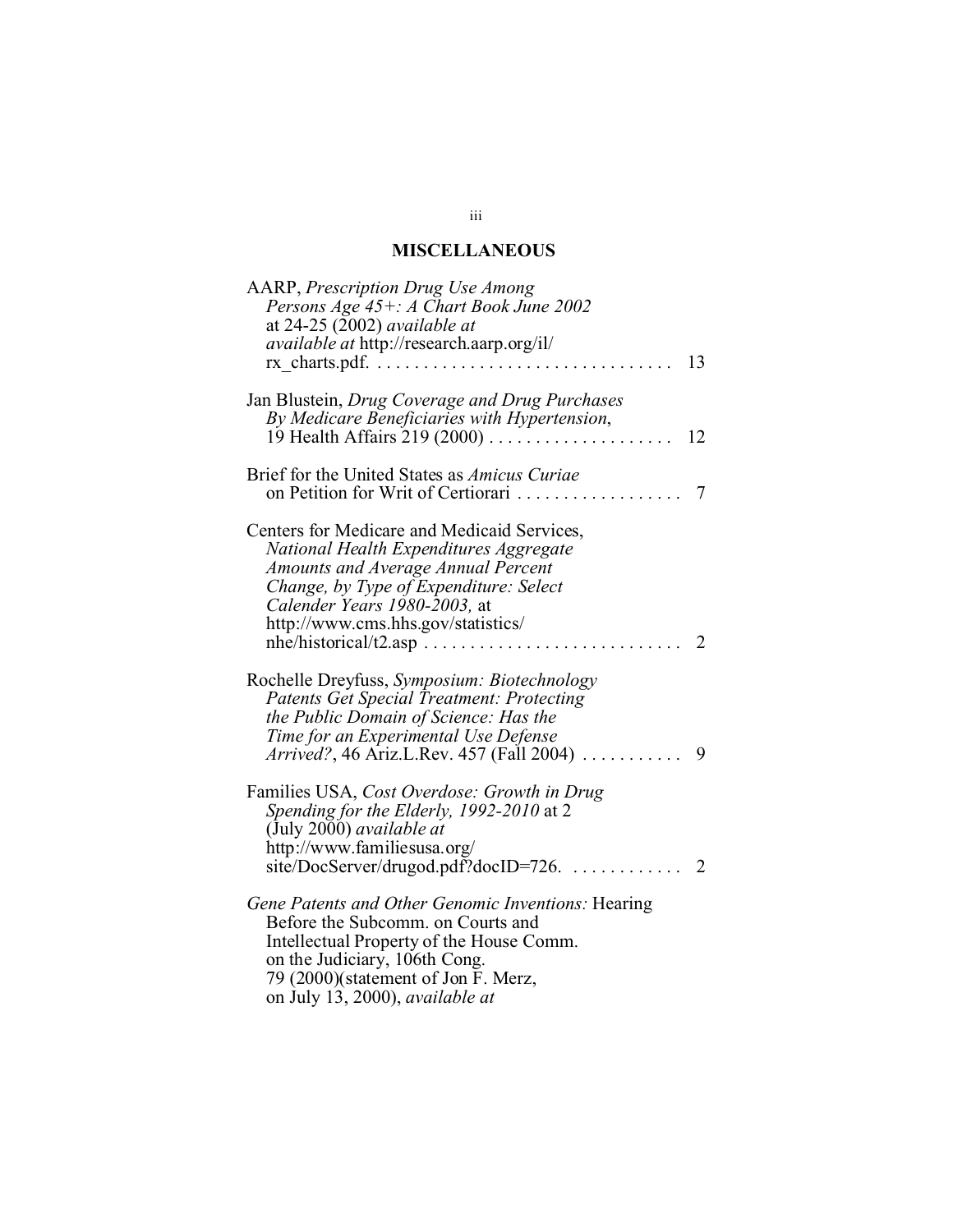| http://judiciary.house.gov/legacy/merz0713.htm,                                                                                                                                                                                                                                                   | 9     |
|---------------------------------------------------------------------------------------------------------------------------------------------------------------------------------------------------------------------------------------------------------------------------------------------------|-------|
| John M. Golden, Biotechnology, Technology Policy,<br>and Patentability: Natural Products and Invention<br>in the American System, 50 Emory L.J. 101 (2001)                                                                                                                                        | 9, 13 |
| Nicholas Groombridge and Sheryl Calabro,<br>Integra LifeSciences v. Merck - Good<br>for Research or Just Good For Research Tool<br>Patent Owners?, 22 Biotechnology L. Rep.<br>$462 (2003)$                                                                                                       | 10    |
| David Gross, Stephen Schondelmeyer, Susan Raetzman,<br>Trends in Manufacturers Prices of Brand Name<br>Prescription Drugs Used by Older Americans, 2000<br>through 2003, (AARP Public Policy Institute 2004),<br><i>available at http://research.aarp.org/health/</i><br>$2004$ 06 drugprices.pdf | 11    |
| Stephen Heffler, et al., Trends: Health Spending<br>Projections Through 2013, W4<br>Health Affairs 79 (2004), http://content.healthaffairs.<br>$\frac{\text{org}}{\text{org}}$ cgi/reprint/hlthaff.w4.79v1.pdf                                                                                    | 11    |
| Michelle R. Henry, et al., A Pilot Survey on the<br>Licensing of DNA Inventions,<br>31 J.L. Med. & Ethics 442 (2003).                                                                                                                                                                             | 10    |
| Michie I. Hunt, Prescription Drugs and Intellectual<br><b>Property Protection: Finding the Right Balance</b><br>Between Access and Innovation, NIHCM Issue<br>$(2000)$ , available at<br>http://www.nihcm.org/prescription.pdf                                                                    | 8     |
| Kaiser Family Foundation, Prescription Drug Trends<br>(Fact Sheet) (October 2004), available at<br>www.kff.org/rxdrugs/3057-03-index.cfm                                                                                                                                                          | 11    |
|                                                                                                                                                                                                                                                                                                   |       |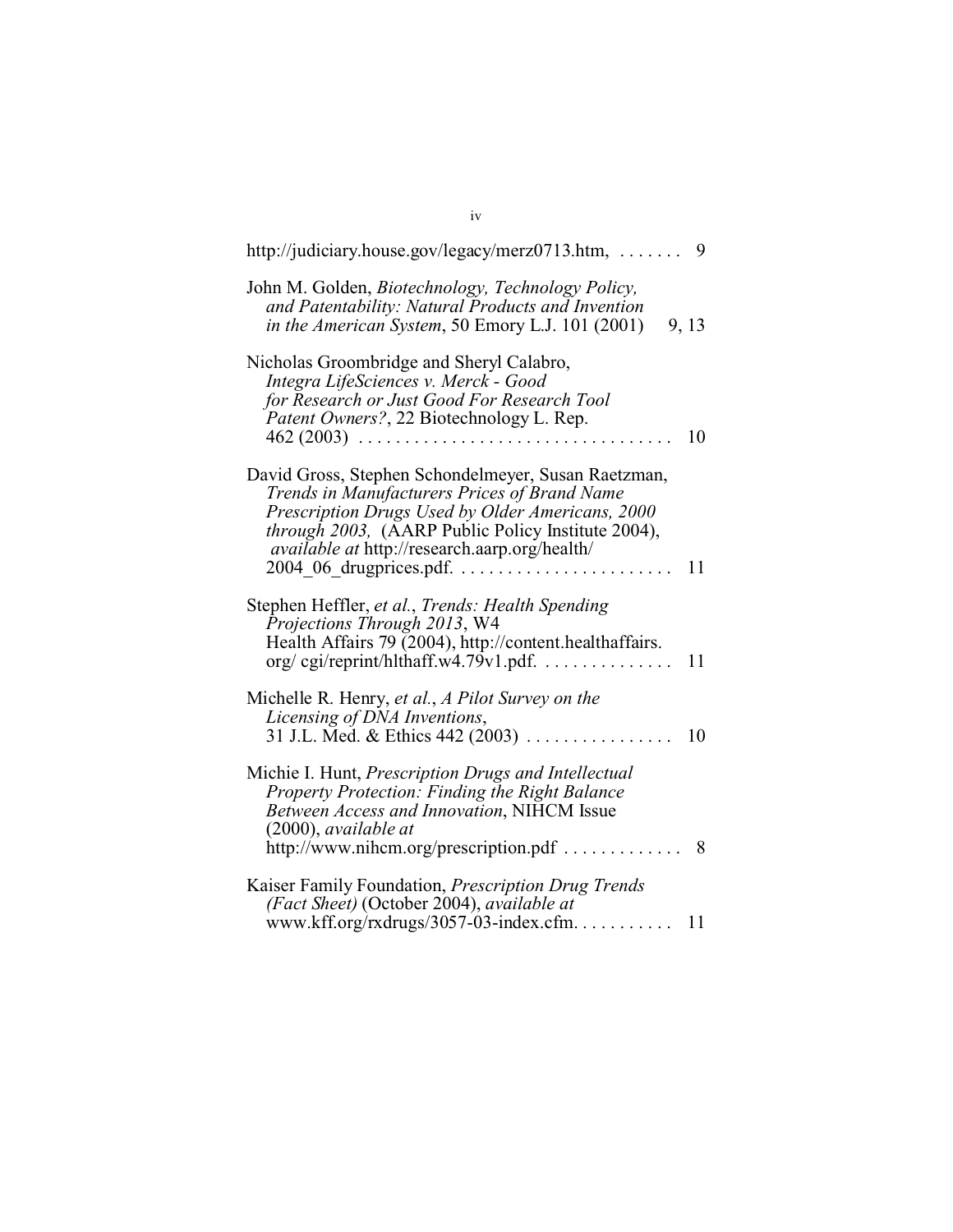| David Kreling et al., Prescription Drug Chartbook: An<br>Update, (Kaiser Family Foundation 2001)<br>available at<br>http://www.kff.org/rxdrugs/upload/13796 $1.pdf$ ;<br>- 12                                                                                                                             |
|-----------------------------------------------------------------------------------------------------------------------------------------------------------------------------------------------------------------------------------------------------------------------------------------------------------|
| Janice M. Mueller, The Evanescent Experimental Use<br><b>Exemption from United States Patent Infringement</b><br>Liability: Implications for University and Nonprofit<br>Research and Development, 56 Baylor L.Rev. 917<br>9                                                                              |
| Public Citizen, New Study Expected to<br>Significantly Overstate Drug Industry R&D Costs<br>(Nov. 28, 2001), available at<br>http://www.publiccitizen.org/pressroom/<br>release.cfm?ID=942.<br>11                                                                                                         |
| Susanna Smith, Health in the Public Interest:<br>Cost-effective Prescribing (Amer. Med. Assn. 2004),<br>available at<br>http://www.ama-assn.org/ama/pub/category/<br>12                                                                                                                                   |
| Tufts Center for the Study of Drug Development,<br>Tufts Center for the Study of Drug Development<br>Pegs Cost of New Prescription Medicine at<br>\$802 Million (Nov. 30, 2001), available at<br>http://csdd.tufts.edu/NewsEvents/<br>$Recent News. asp?newsid = 6 \ldots \ldots \ldots \ldots$<br>10, 11 |
| Stanley S. Wallack et al., Recent Trends in Prescription<br>Drug Spending for Insured Individuals Under 65<br>and Age 65 and Older (Schneider Institute for Health<br>Policy, Brandeis Univ., 2001)<br>12                                                                                                 |

v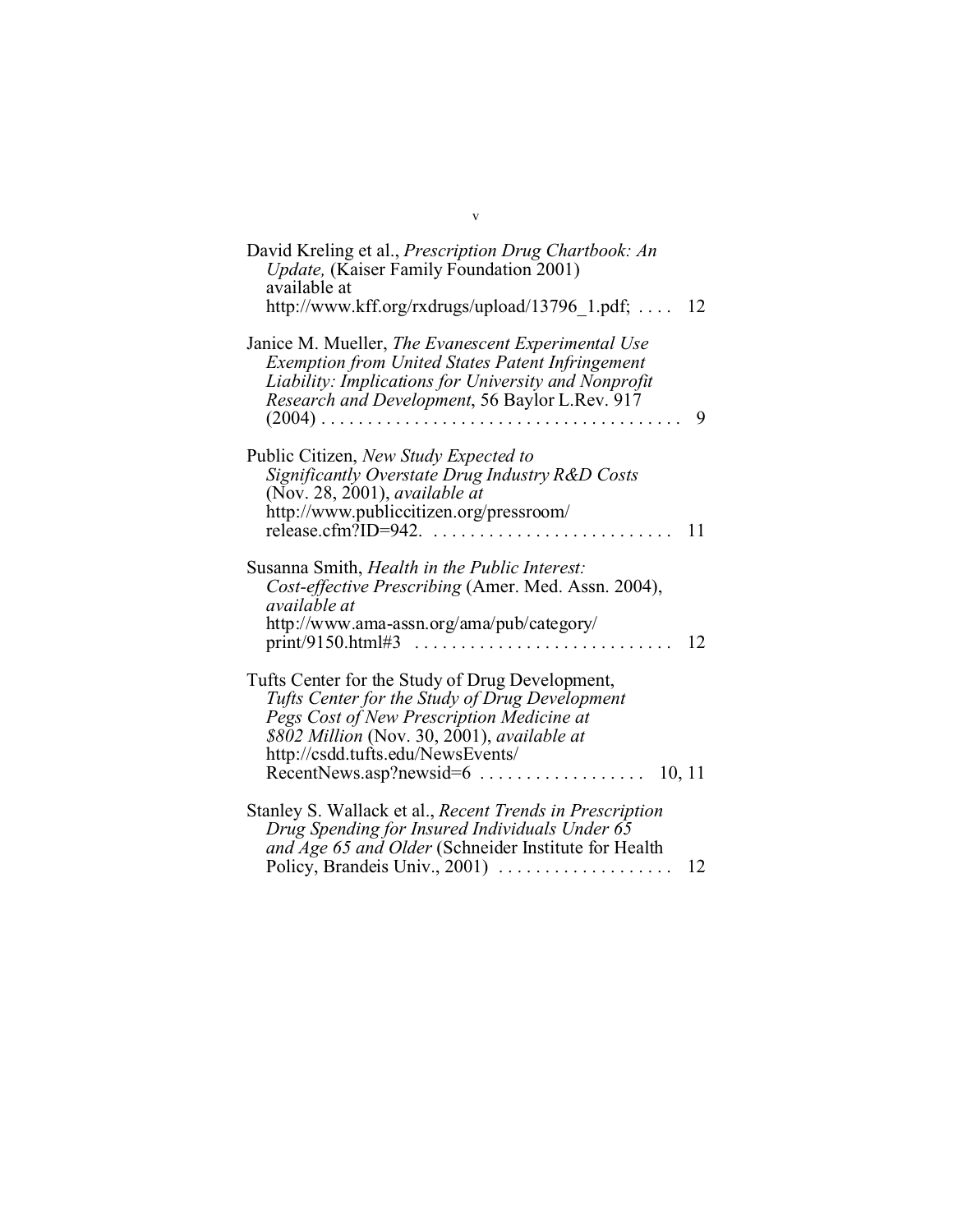**No. 03-1237 \_\_\_\_\_\_\_\_\_**

**IN THE**

### **Supreme Court of the United States \_\_\_\_\_\_\_\_\_**

MERCK KGaA,

*Petitioner,*

v.

INTEGRA LIFESCIENCES I, LTD. and THE BURNHAM INSTITUTE and TELIOS PHARMACEUTICALS, INC.,

*Respondents*.

#### **ON WRIT OF CERTIORARI TO THE UNITED STATES COURT OF APPEALS FOR THE FEDERAL CIRCUIT**

**\_\_\_\_\_\_\_\_\_**

**\_\_\_\_\_\_\_\_\_**

#### **BRIEF** *AMICUS CURIAE* **OF AARP IN SUPPORT OF PETITIONER \_\_\_\_\_\_\_\_\_**

#### **I. INTEREST OF** *AMICUS CURIAE***1/**

AARP is a nonpartisan, nonprofit membership organization of more than 35 million persons, age 50 or older, dedicated to addressing the needs and interests of older Americans. AARP works to foster the health and economic security of individuals as they age, including attempting to ensure access to quality and economical health care.

<sup>1/</sup> No counsel for any party authored any portion of this brief. No persons other than *amicus curiae*, their members, or their counsel have made a monetary contribution to the preparation and submission of this brief. The written consents of the parties will be filed with the Clerk of the Court pursuant to Supreme Court Rule 37.3.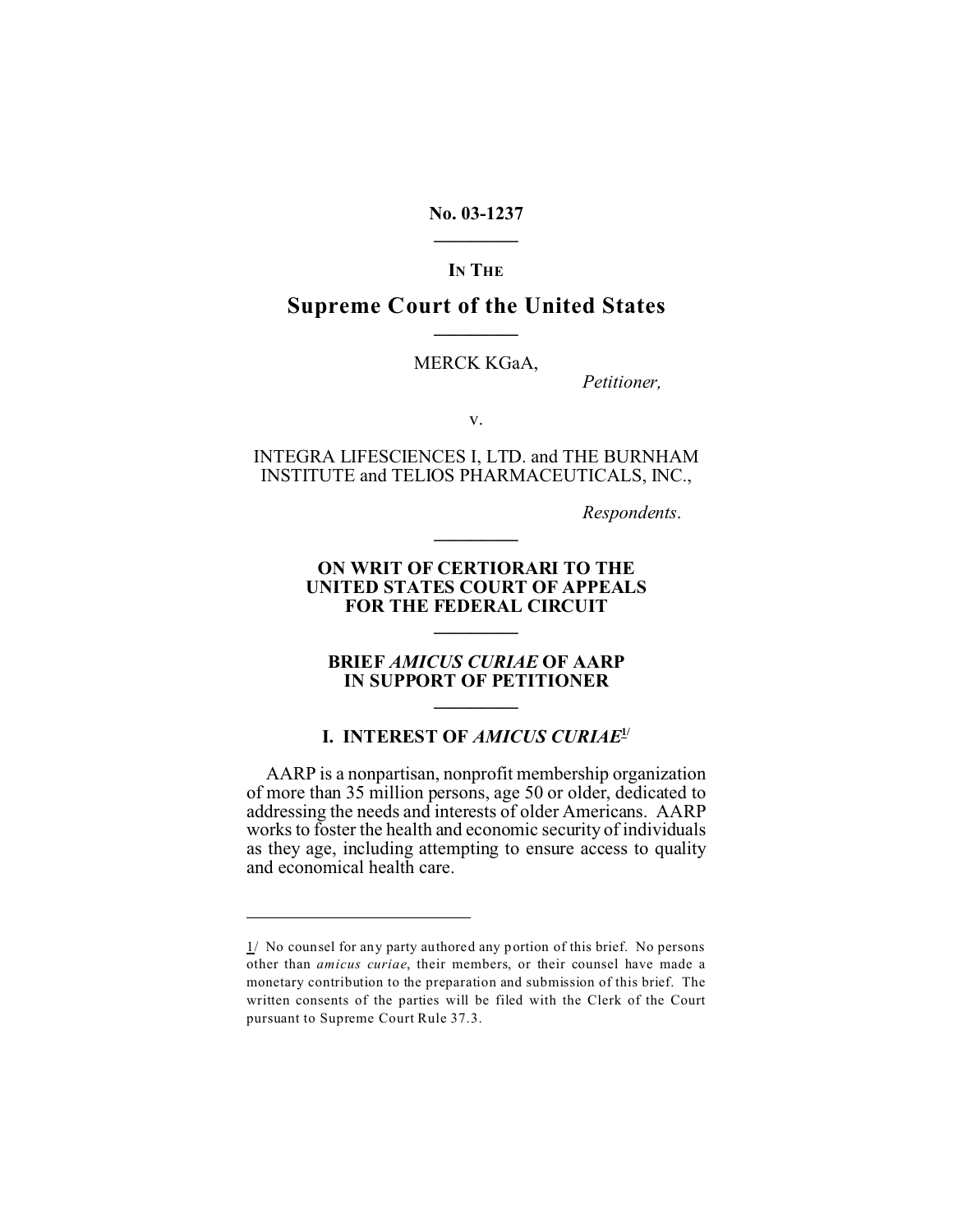Access to prescription drug treatments is particularly important to the older population which, because of its higher rates of chronic and serious health conditions, has the highest rate of prescription drug use. Persons over 65, although only 13% of the population, account for 34% of all prescriptions dispensed and 42 cents of every dollar expended on prescription drugs.<sup>2/</sup> Spending on prescription drugs has skyrocketed over the last decade. In 1990, total national health expenditure on prescription drugs was \$40.3 billion, by 2000 it was \$121.5 billion. For 2003, it was \$179.2 billion.<sup>3/</sup> The rising price of prescription drugs has left many older Americans unable to afford necessary medications. Therefore, AARP supports efforts at the state and national levels to increase access to more affordable drugs.

In this case, AARP believes the Federal Circuit incorrectly interpreted the scope of the statutory exemption to patent infringement which Congress enacted in the Drug Price Competition and Patent Term Restoration Act of 1984 § 202, 35 U.S.C. § 271(e)(1) (2005). *Integra Lifesciences I, Ltd. v. Merck KGaA*, 331 F.3d 860 (Fed. Cir. 2003) narrows the exemption to such a degree that it will hamper advances in medical technology and further drive up the costs of drug development. Both of these consequences harm older Americans. In light of the significance of the issues presented by this case, AARP respectfully submits this brief *amicus curiae* urging the Court to overrule the decision of the Federal Circuit.

#### **II. SUMMARY OF ARGUMENT**

The Federal Circuit's decision that basic biomedical and

<sup>2/</sup> Families USA, *Cost Overdose: Growth in Drug Spending for the Elderly, 1992-2010* a t 2 (Jul y 2000) *available a t* http://www.familiesusa.org/site/DocServer/drugod.pdf?docID=726.

<sup>3/</sup> Centers for Medicare and Medicaid Services, *National Health Expenditures Aggregate Amounts and Average Annual Percent Change, by Type of Expenditure: Select Calender Years 1980-2 003 ,* at http://www.cms.hhs.gov/statistics/nhe/historical/t2.asp.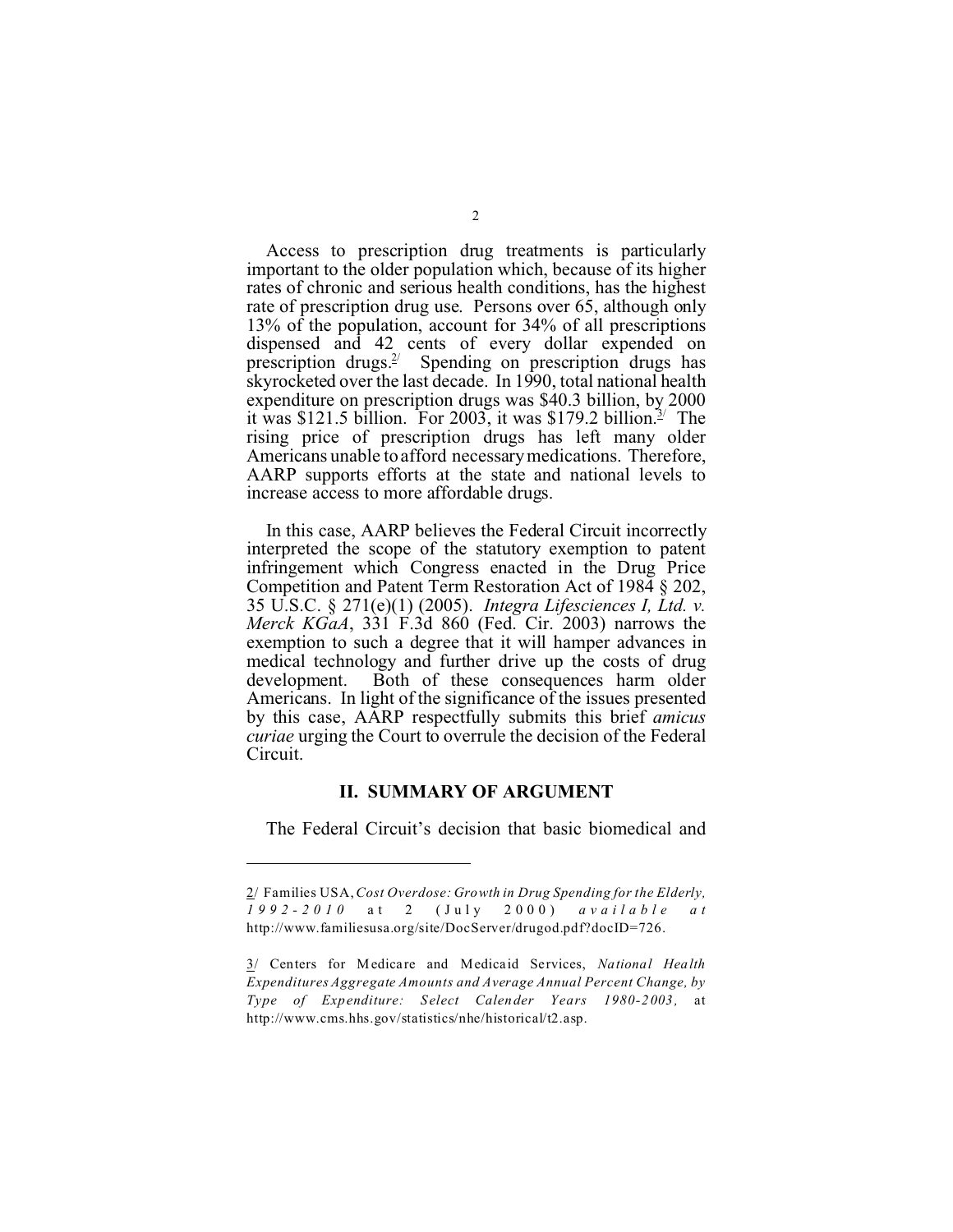preclinical drug research to develop information required for drug approval is not exempt from patent infringement contradicts the language of 35 U.S.C. § 271(e)(1) and conflicts with congressional intent. The mistaken decision in *Integra* was based on a faulty analysis which focused only on what the Food and Drug Administration (FDA) requires for generic drug approval rather than the information which necessarily must be developed for regulatory approval of innovative drugs. Because the exemption is not limited to the the generic drug approval process, the Court of Appeals erred when it excluded the preclinical research done in this case from the scope of the exemption. The Federal Circuit's unwillingness to allow a broader experimental use exemption to patent infringement as Congress intended will lead to delay of medical advances by hampering the free exchange of scientific knowledge and by postponing competition beyond the patent term. The costs for prescription drugs, which already are so high as to prohibit many people from accessing their benefits, will be driven even higher. This Court should reverse the Federal Circuit, and hold that research using a patented invention with the objective of obtaining regulatory approval for pharmaceuticals is exempt from patent infringement.

#### **III. ARGUMENT**

#### **A. The Federal Circuit's Decision Denying Pre-clinical Drug Research Exemption From Patent Infringement Improperly Limits the Protection Congress Gave Researchers Seeking to Develop New Drugs.**

The Drug Price Competition and Patent Term Restoration Act of 1984 (commonly known as the Hatch-Waxman Amendments) included a patent infringement exemption to allow for the use of a patented invention to develop information necessary to obtain regulatory approval for drugs. The statute provides that:

it shall not be an act of infringement to make, use, offer to sell, or sell within the United States or import into the United States a patented invention ... solely for uses reasonably related to the development and submission of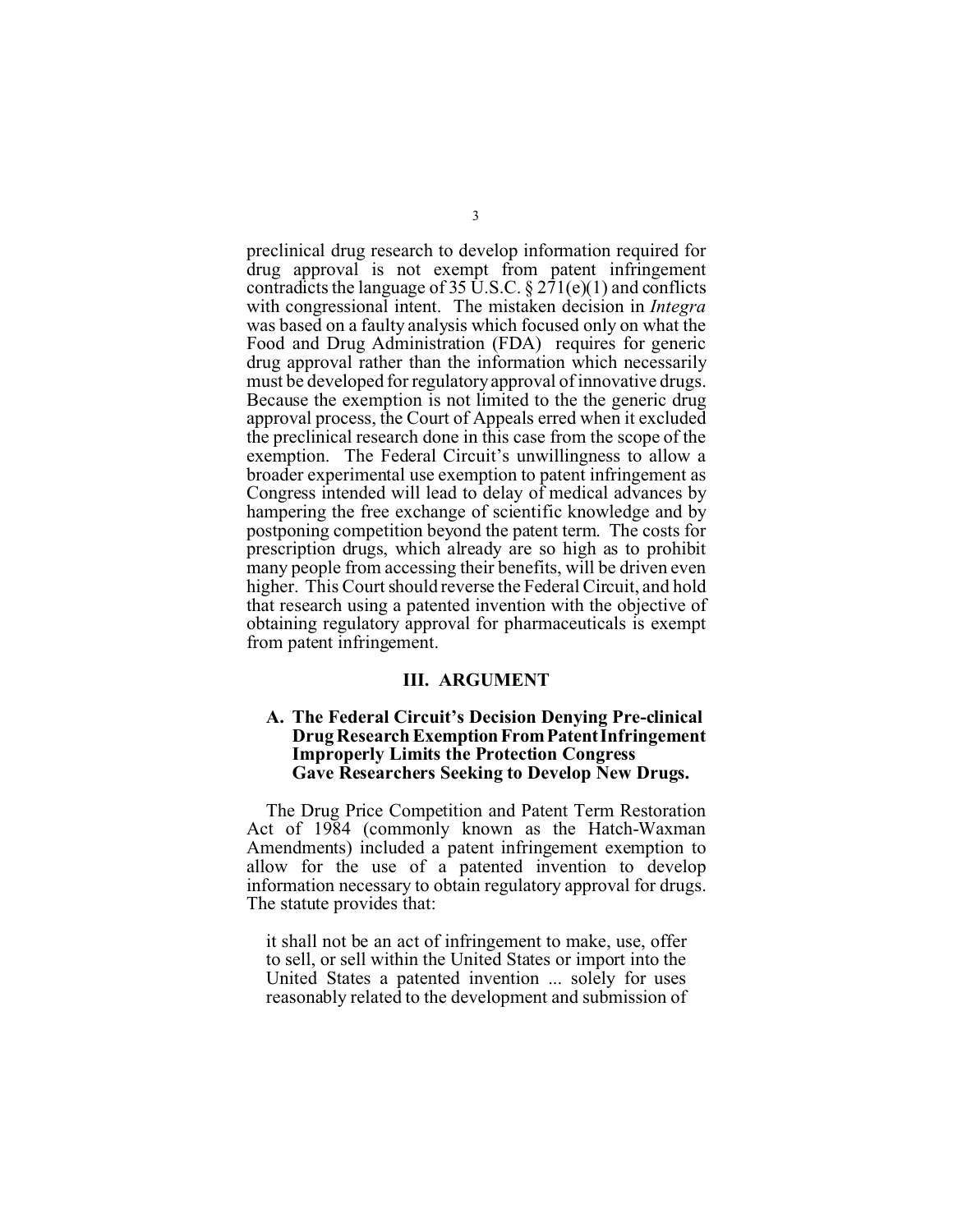information under a Federal law which regulates the manufacture, use, or sale of drugs or veterinary biological products.

35 U.S.C.  $\S 271(e)(1)$ . The statutory language that using a patented invention "solely for uses reasonably related to the development and submission of information" under a federal law regulating drugs is both plain and broad. The Federal Circuit determined that the use of the words "solely" and "reasonably related" meant there was some limitation to the scope of the exemption, a logical reading of these words of limitation. But in its attempt to define the outer boundaries of the exemption, it failed to appreciate the breadth of the heart of the exemption.

The strong presumption that the plain language of a statute expresses congressional intent is rebutted only in "rare and exceptional circumstances" in which a contrary legislative intent is expressed. *Ardestani v. I.N.S.*, 502 U.S. 129, 134 (1991). However, in the case of this statute, there can be no doubt of congressional intent to create a broad exemption to permit the use of patented products in experiments with the aim of identifying a potential drug product – even where an application for approval to the FDA is ultimately not made. *See* H.R. Rep. No. 98-857, at 45 (1984) *reprinted in* 1984 U.S.C.C.A.N. 2647, 2678. "A party which develops such information, but decides not to submit an application for approval, is protected as long as the development was done to determine whether or not an application approval would be sought." *Id.*

As this Court has recognized, the statutory scheme of Hatch-Waxman intended to preserve patent holders' rights compromised by the time it took to secure regulatory approval, and, at the same time, prevent a *de facto* patent extension equal to the time it would take a competitor to prepare to comply with the regulatory requirements to bring a drug or medical device to market. *See*, *Eli Lilly v. Medtronic*, 496 U.S. 661, 669 (1990) (noting the Act was "designed to respond to two unintended distortions of the . . . patent term produced by the requirement that certain products must receive premarket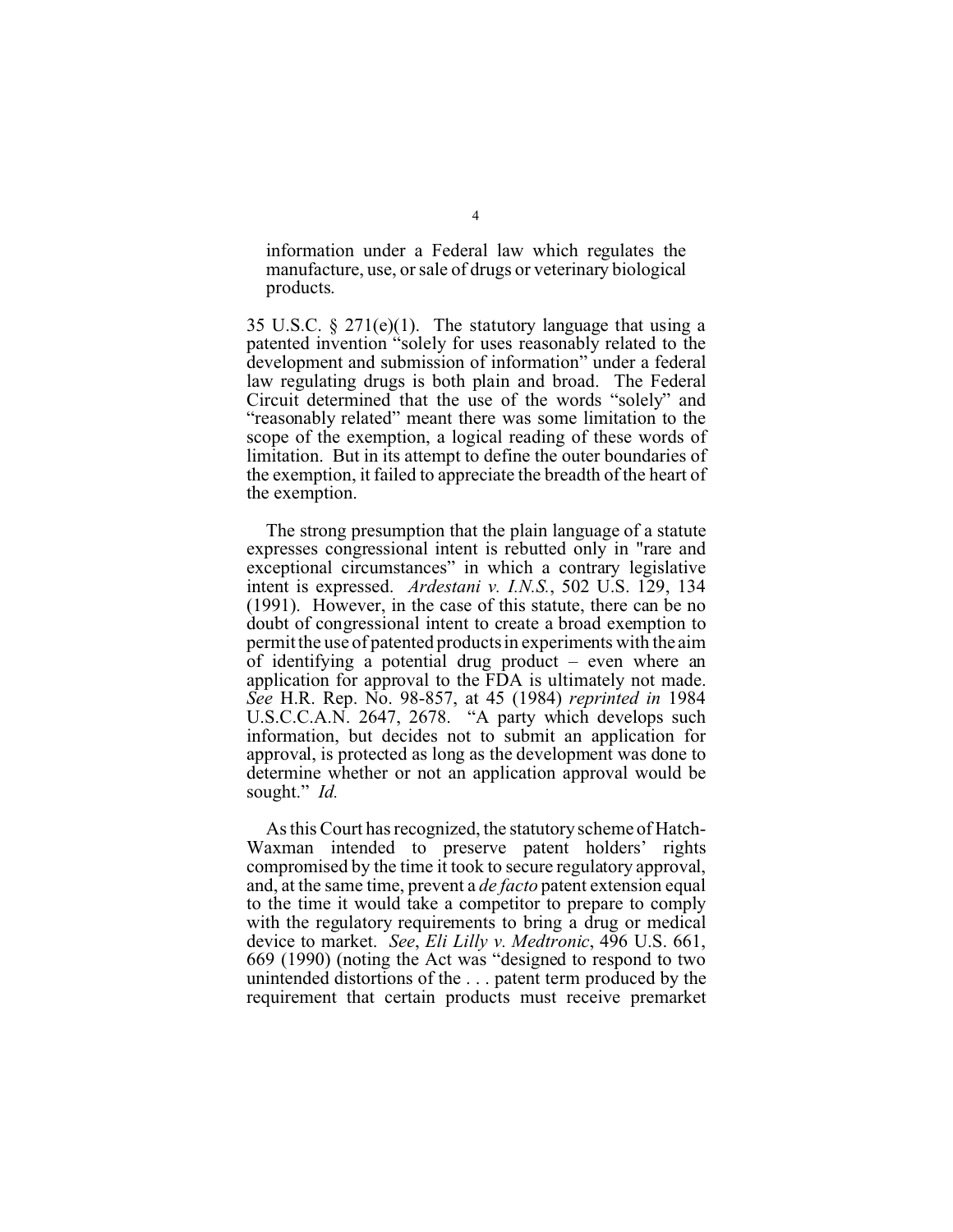regulatory approval.") The decision in *Medtronic* broadly construed  $35 \text{ U.S.C.}$  §  $271(e)(1)$ , applying it both to medical device manufacturers as well as drug manufacturers, to allow "competitors, prior to the expiration of a patent, to engage in otherwise infringing activities necessary to obtain regulatory approval." *Medtronic*, 496 U.S. at 671.

The Federal Circuit's understanding of what is "necessary to obtain regulatory approval" is too restricted. It prohibits "general biomedical experimentation" from falling within the safe harbor even though the statute itself does not contain any such limitation. *Integra,* 331 F.3d at 868. Rather than focusing on the clear and broad language of the statute – which allows the use of a patented invention as long as it is "reasonably related to the development and submission of information" to the FDA, the court's analysis went astray because it focused too heavily on the legislation's goals with respect to generic drug development. In order to determine what is reasonably related to the development of information required to be submitted the FDA for an innovator drug, as this case requires, it is a mistake to solely examine what is required for approval of a generic drug. Admittedly, Hatch-Waxman largely dealt with the approval of generic drugs, but Congress did not limit the reach of the safe harbor to the development of information for the generic drug approval process. Congress could have easily made the subsection read "a Federal law which regulates the manufacture, use or sale of *generic* drugs," but it did not. The Federal Circuit acknowledged that § 271(e) was not limited to generic drug approval, but it nonetheless used the generic application process as its prototype in order to analyze what kind of information the FDA examines, and thus, what activity done to gather that information would not be considered an act of patent infringement. The court's singular fixation on generic drugs can be seen as it concludes:

The meaning of the phrase "reasonably related to the development and submission of information" as set forth in §  $271(e)(1)$  is clearer in the context of the role of the 1984 Act in facilitating expedited approval of a generic version of a drug previously approved by the FDA. . . . The exemption viewed in this context does not endorse an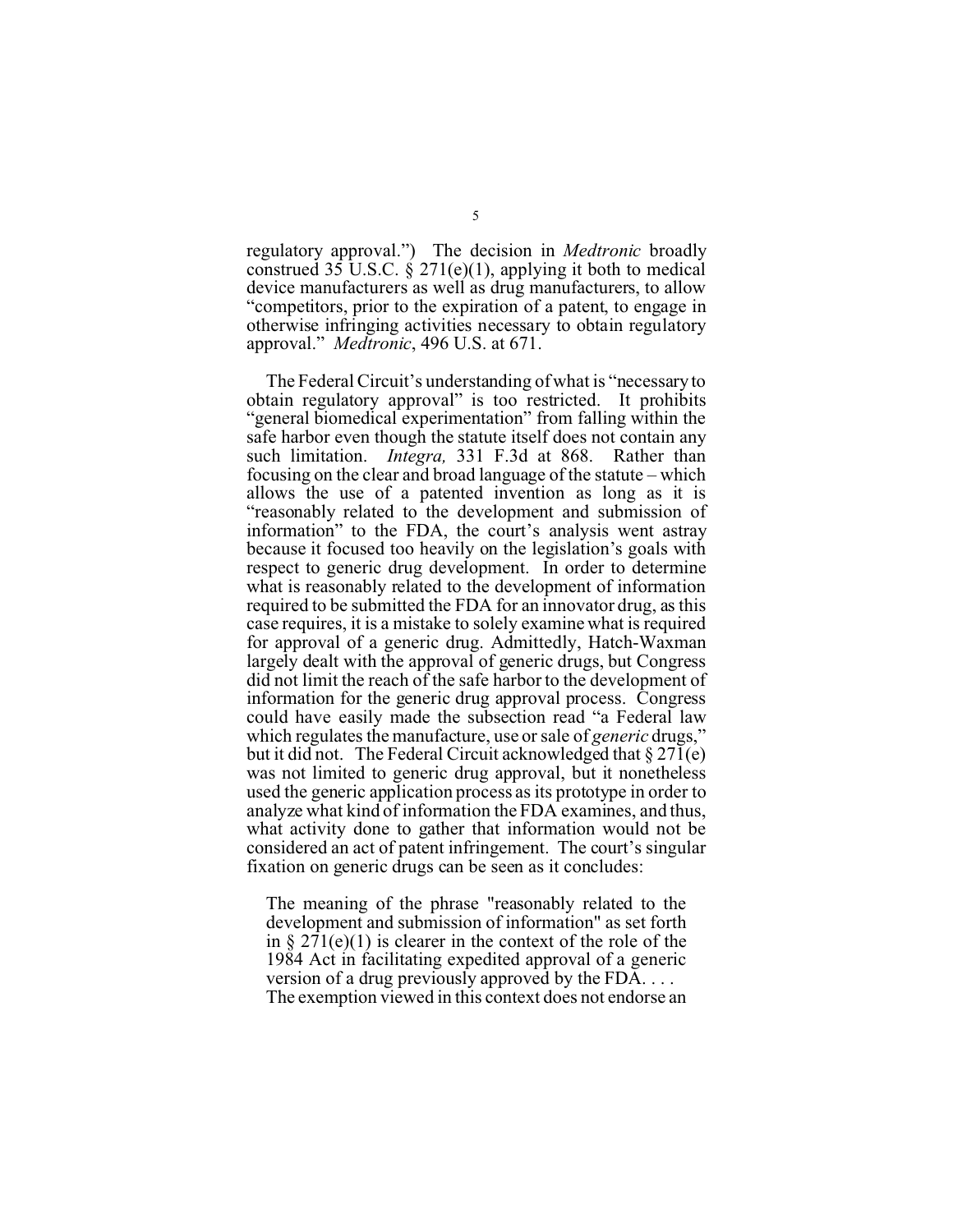interpretation of  $\S 271(e)(1)$  that would encompass drug development activities far beyond those necessary to acquire information for FDA approval of a patented pioneer drug already on the market. It does not, for instance, expand the phrase "reasonably related" to embrace all stages of the development of new drugs merely because those new products will also need FDA approval. Thus,  $\S 271(e)(1)$  simply does not globally embrace all experimental activity that at some point, however attenuated, may lead to an FDA approval process. The safe harbor does not reach any exploratory research that may rationally form only a predicate for future FDA clinical tests.

#### *Integra,* 331 F.3d at 866-867.<sup>4/</sup>

It must be recognized that the FDA's approval process for generic drugs is markedly different from the FDA's approval process for a new drug. The entire process of approving a generic is considered an "abbreviated new drug application" precisely because the FDA's process for approving a generic dispenses with requiring the underlying scientific testing that would be required of a pioneer drug. Therefore, when examining the activity necessary for the process of applying for approval for a new drug, a court should allow for the fact that contrary to the generic application process, the FDA necessarily requires all innovator drug applicants to develop "exploratory" biomedical research before clinical trials can begin. In its brief on petition for a writ of *certiorari* in this case, the Solicitor General illustrated that the FDA requires the development and submission of pre-clinical research when it evaluates a proposed new drug through the Investigational New

<sup>4/</sup> This parsimonious reading is rather surprising given that the Federal Circuit acknowledged this exemption was created to overrule its prior decision, *Roche Products, Inc. v. Bolar Pharmaceutical Co., Inc*. 733 F.2d 858 (Fed. Cir. 1984), which had held that experimental use of a drug during pre-marketing FDA approval activities were infringements. *Integra* 331 F.3d at 865. *See also* H.R. Rep. No. 98-857, 27, 71 (1984), *reprinted in* 1984 U.S.C.C.A.N. 2467, 2681, 2711. *Roche* was a generic drug case, and did not deal with pioneer research.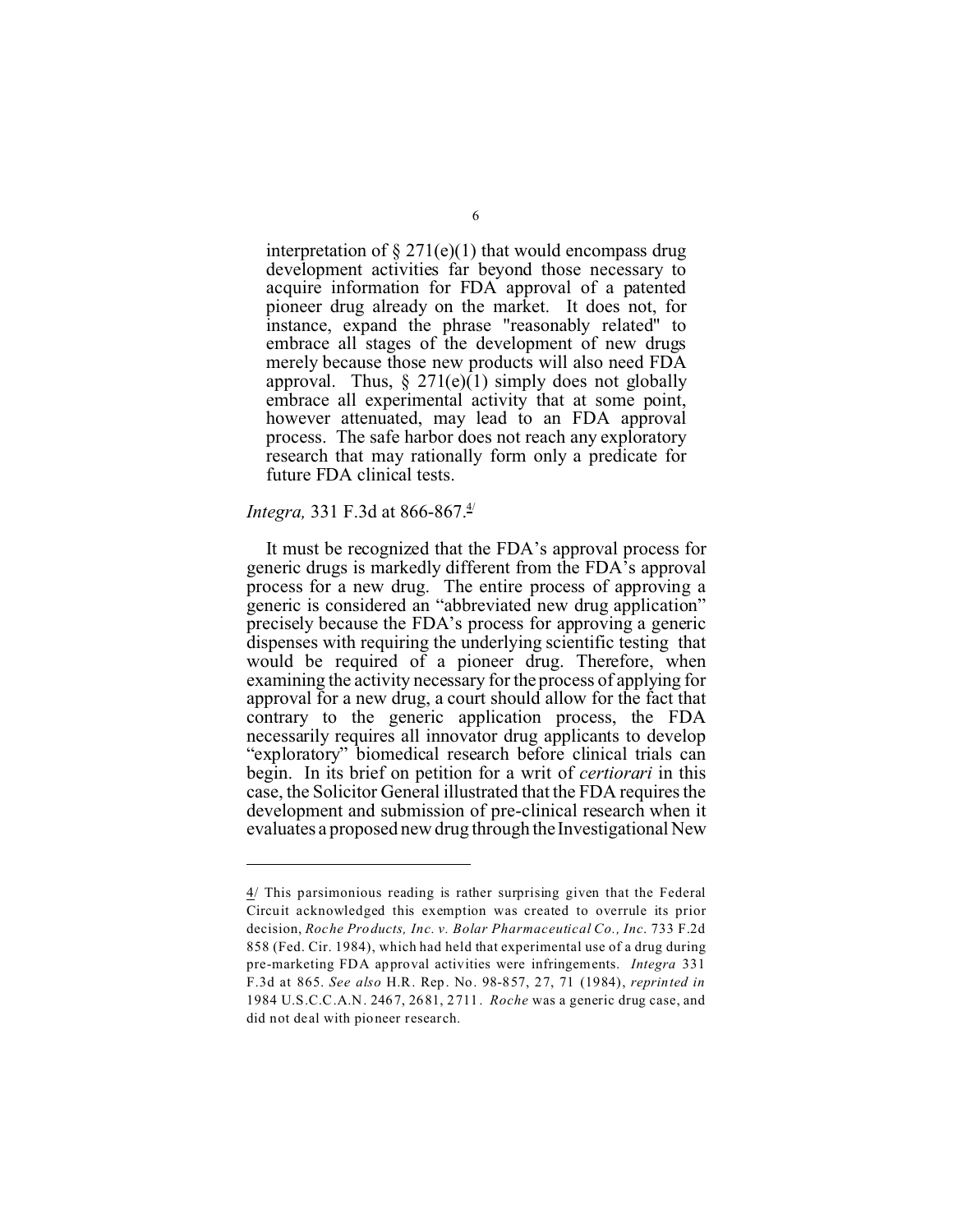Drug (IND) process. Brief for the United States as *Amicus Curiae*, at 9-11. Regardless of how scientific testing is characterized, whether as "clinical" or "pre-clinical" or "exploratory," biomedical research, under the language of §  $271(e)(1)$ , if done "solely for uses reasonably related to the development and submission of information under a Federal law which regulates the manufacture, use or sale of drugs," falls within the exception.

The Federal Circuit's refusal to apply the  $\S$  271(e)(1) exemption to preclinical research which forms a predicate for FDA approval not only provides far more patent protection than a literal reading of the statute suggests, but it also frustrates the intent of Congress to allow pharmaceutical researchers to conduct experimentation in order to prepare to compete without risking patent liabilities. The aim of the research in this case was to develop the information which is a prerequisite for obtaining drug approval. That is, identifying a product which could be a useful drug which then could be submitted to the FDA for approval for further development and clinical trials. Without doing the pre-clinical research to identify a candidate for the clinical testing required by federal law no entity would be able to submit an application for approval.<sup>5/</sup> Under the Federal Circuit's limited reading of the exemption, all further testing and development by scientists interested in medical advancement based upon an older, patented technology would have to wait until patent expiration before beginning. This delay would create an effective extension of the patent term because the experimentation necessary to create a new product would have to wait until scientists could freely use the product. Hatch-Waxman sought to eliminate this kind of extension; the legislative history stated that only the extensions provided for in the Act should be permitted. *See* H.R. Rep. No. 98-857, at 46 (1984) *reprinted in* 1984 U.S.C.C.A.N. 2647, 2679. ("There should be no other direct or indirect method of extending patent term.") Because

<sup>5/</sup> The federal requirements for drug approval are set forth in the Federal Food, Drug, and Cosmetic Act of 1938 (as amended), 21 U.S.C. § 301 *et seq*. (2005) and its implementing regulations, 21 C.F.R. § 314 *et seq*. (2005).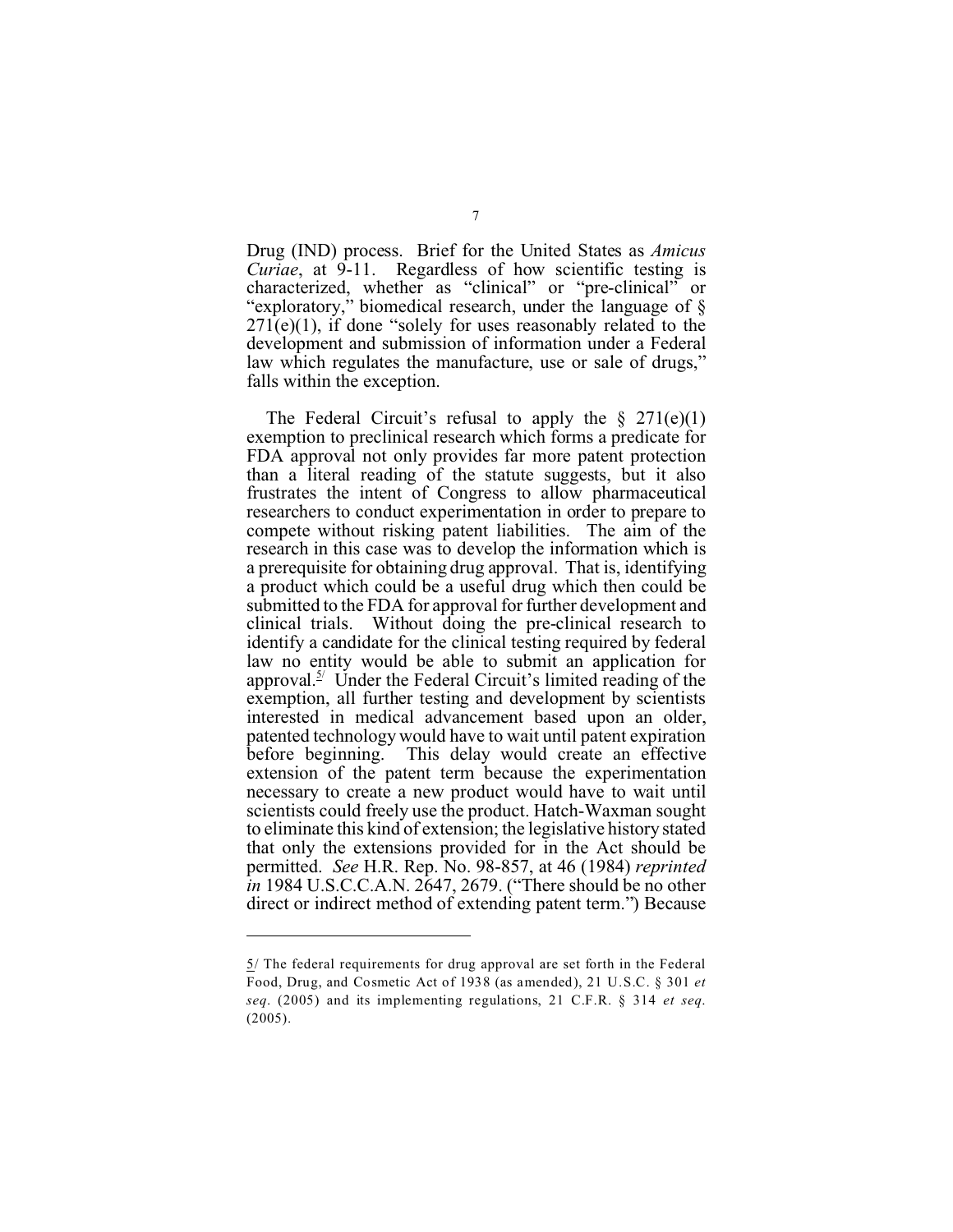the Federal Circuit's interpretation of "reasonably related to the development" contradicts the plain language of the statute and is inconsistent with Congressional intent, it should be overruled.

#### **B. Too Much Protection for Patent Rights Stifles Innovation and Increases Costs Resulting in Reduced Access to Pharmaceuticals**

The practical effect of the Hatch Waxman Amendments and other laws since the 1980's<sup>6'</sup>, as well as ongoing judicial interpretation of patent law, has been to greatly extend intellectual property protection afforded to prescription drugs.

Over the past two decades, Congress has enacted a series of laws that have greatly increased the "effective patent life" enjoyed by brand name prescription drugs . . . . Considered individually, each of these laws offers a reasonable approach to stimulate pharmaceutical innovation and ensure broad access to new medications. Viewed collectively, the laws have conferred multiple and additive protection on prescription drugs.

Michie I. Hunt, *Prescription Drugs and Intellectual Property Protection: Finding the Right Balance Between Access and Innovation*, NIHCM Issue Brief at 1 (2000), *available at* http://www.nihcm.org/prescription.pdf. The "average effective patent life of many new drugs has increased by at least 50 percent between the early 1980s and today." *Id*. During that

<sup>6/</sup> S*ee, e.g.,* Patent Term Guarantee Authority Act, 35 U.S.C. § 154(b) (1999) (requiring the federal Patent and Trademark Office to compensate for delays in patent processing of over three years); Uruguay Round Agreements Act, 19 U.S.C. §§ 3501-3624 (1994) (changing the terms of all patents in the U.S. from 17 years from to the date of issue to 20 years from the date of application and allowing the longer of the two terms for some drugs already on the market); The Orphan Drug Act, 21 U.S.C. §§ 360aa-ee (1983) (providing seven years of market exclusivity to drugs for rare diseases, and creating tax credits for 50% of the cost of researching and developing those drugs).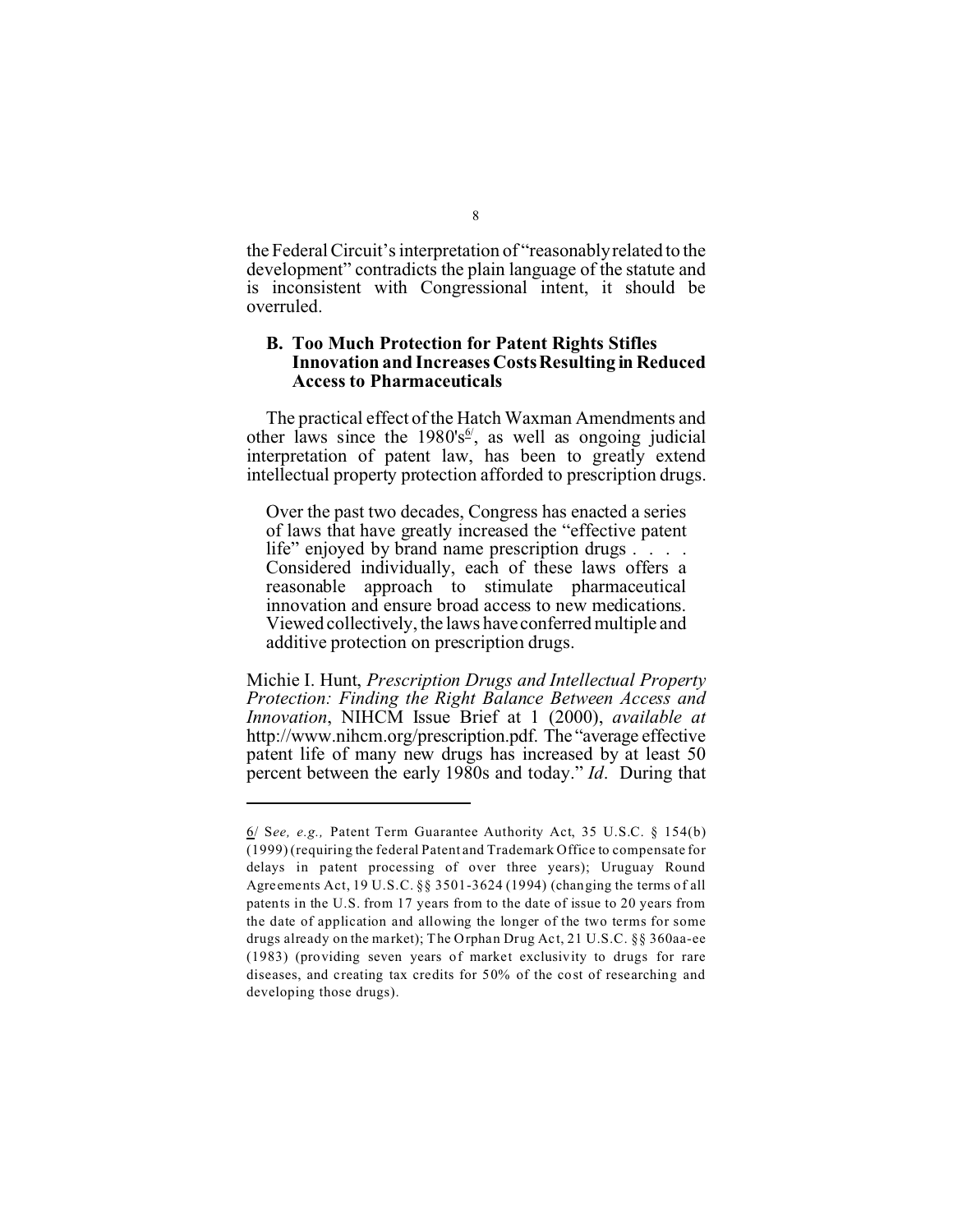same period, patents on biotechnological products began to be expansively granted and the courts have exhibited a willingness to support an ever wider tolerance to affirm patent validity for what can be called "nonnaturally occurring" living things such as genetically modified organisms and purified or modified natural proteins. John M. Golden, *Biotechnology, Technology Policy, and Patentability: Natural Products and Invention in the American System*, 50 Emory L.J. 101, 123-130 (2001)(hereinafter Golden).

Even before the Federal Circuit's decision in *Integra*, commentators noted their concerns about the over-extension of American patent law which resulted in impeding biotechnological development. *See* Golden, at 175-177 (discussing "danger that patents will impede both privately and publicly funded research, by making it impossible, or at least more costly, for researchers to obtain the tools and materials needed for free scientific inquiry.") *See also*, *Gene Patents and Other Genomic Inventions:* Hearing Before the Subcomm. on Courts and Intellectual Property of the House Comm. on the Judiciary, 106th Cong. 79 (2000)(statement of Jon F. Merz, on July 13, 2000), *available at* http://judiciary.house. gov/legacy/merz0713.htm,

(survey of laboratory physicians showed that 25% had abandoned development of a clinical test, and 48% did not develop a clinical test because of patents).

Following the decision, those concerns have ripened into alarm. *See* Rochelle Dreyfuss, *Symposium: Biotechnology Patents Get Special Treatment: Protecting the Public Domain of Science: Has the Time for an Experimental Use Defense Arrived?*, 46 Ariz. L. Rev. 457, 472 (Fall 2004) ("it is time to put some serious thought into protecting the vitality of the public domain of science"); Janice M. Mueller, *The Evanescent Experimental Use Exemption from United States Patent Infringement Liability: Implications for University and Nonprofit Research and Development*, 56 Baylor L. Rev. 917, 922 (2004) (in light of judicial refusal to apply an experimental use defense, calling for Congressional action and raising specter of flight of intellectual capital as drug research moves off shore to countries like Germany, Japan and the United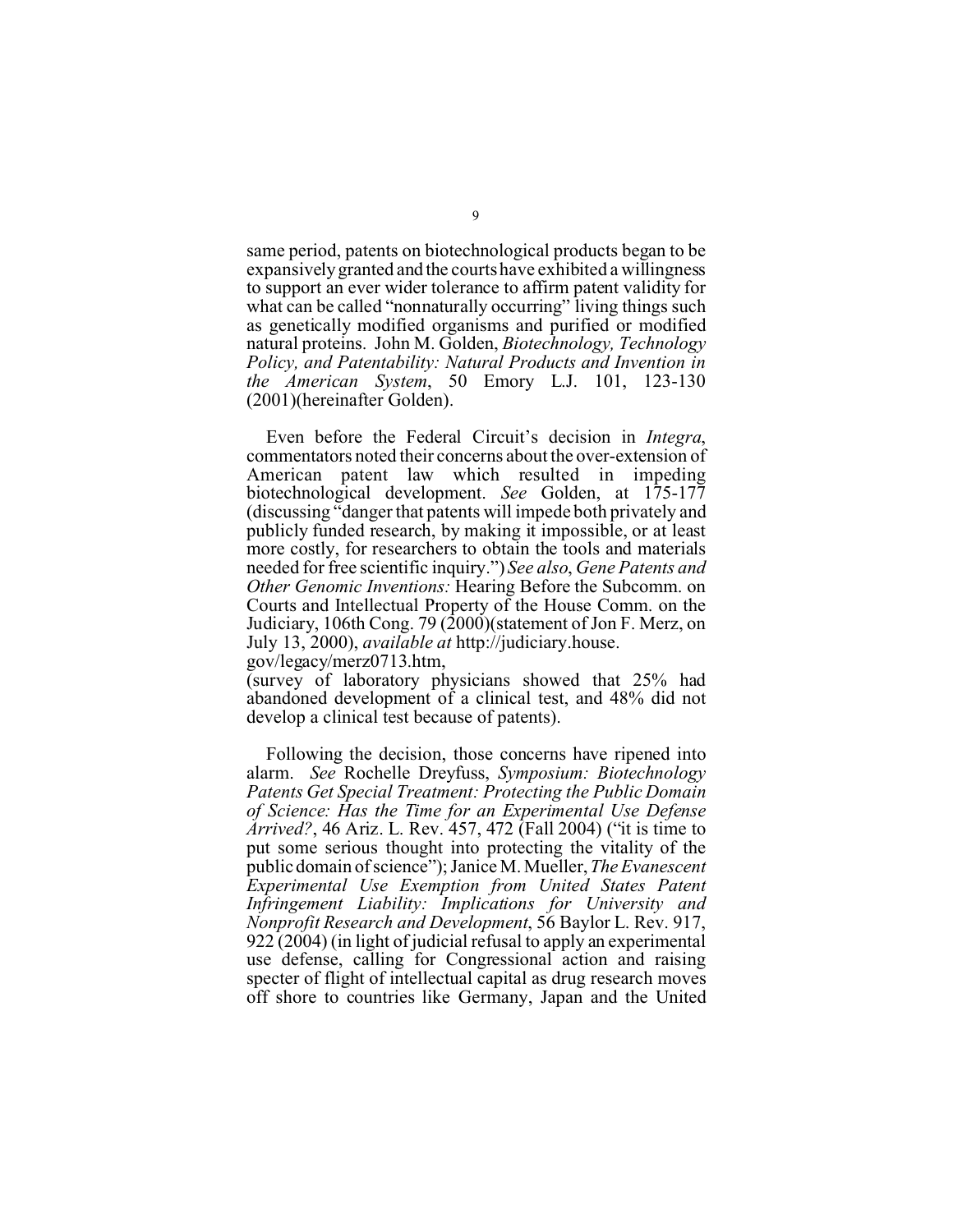Kingdom which all expressly provide for broad experimental use exception to patent infringement); Nicholas Groombridge and Sheryl Calabro, *Integra LifeSciences v. Merck – Good for Research or Just Good For Research Tool Patent Owners?*, 22 Biotechnology L. Rep. 462, 471 (2003) (concluding that the decision will serve as a "disincentive to further progress in the treatment and prevention of disease.")

In her dissent in this case, Judge Newman recognized the problem of over protection of patents causing delay in scientific achievement, stating that if research was "subject to prohibition by the patentee the advancement of technology would stop, for the first patentee in the field could bar not only patent-protected competition, but all research that might lead to such competition, as well as barring improvement or challenge or avoidance of patented technology." *Integra*, 331 F.3d at 875.

Experimentation using a patented invention is theoretically possible through licensing, but it is not always practically available. In a pilot survey of institutions holding patents on human nucleic acid sequences, "nearly three quarters of all respondents . . . said that they had at least one [licensing] negotiation breakdown without agreement in the past year." Michelle R. Henry, *et al.*, *A Pilot Survey on the Licensing of DNA Inventions*, 31 J.L. Med. & Ethics 442, 446 (2003).

Assuming a license can be obtained at all, researchers would have to pay fees to the patent holder to use the product in their experiments in order to develop information necessary to apply for FDA approval of a drug. Whatever the cost, it will certainly add to the expense of developing a new drug, as well as add to the time it takes to develop the drug while the licensing negotiation takes place.<sup> $\frac{\gamma}{2}$ </sup> We can be assured that

<sup>7/</sup> The amount it costs to develop a new drug is the subject of intense debate. A 2001 Tufts Center Study claims it costs \$802 million, while Public Citizen argues that the true figure is likely to be about \$200 million. *Compare* Tufts Center for the Study of Drug Development, *Tufts Center for the Study of Drug Development Pegs Cost of New Prescription Medicine at \$802 Mill ion* (Nov. 30, 200 1), *ava ila ble a t*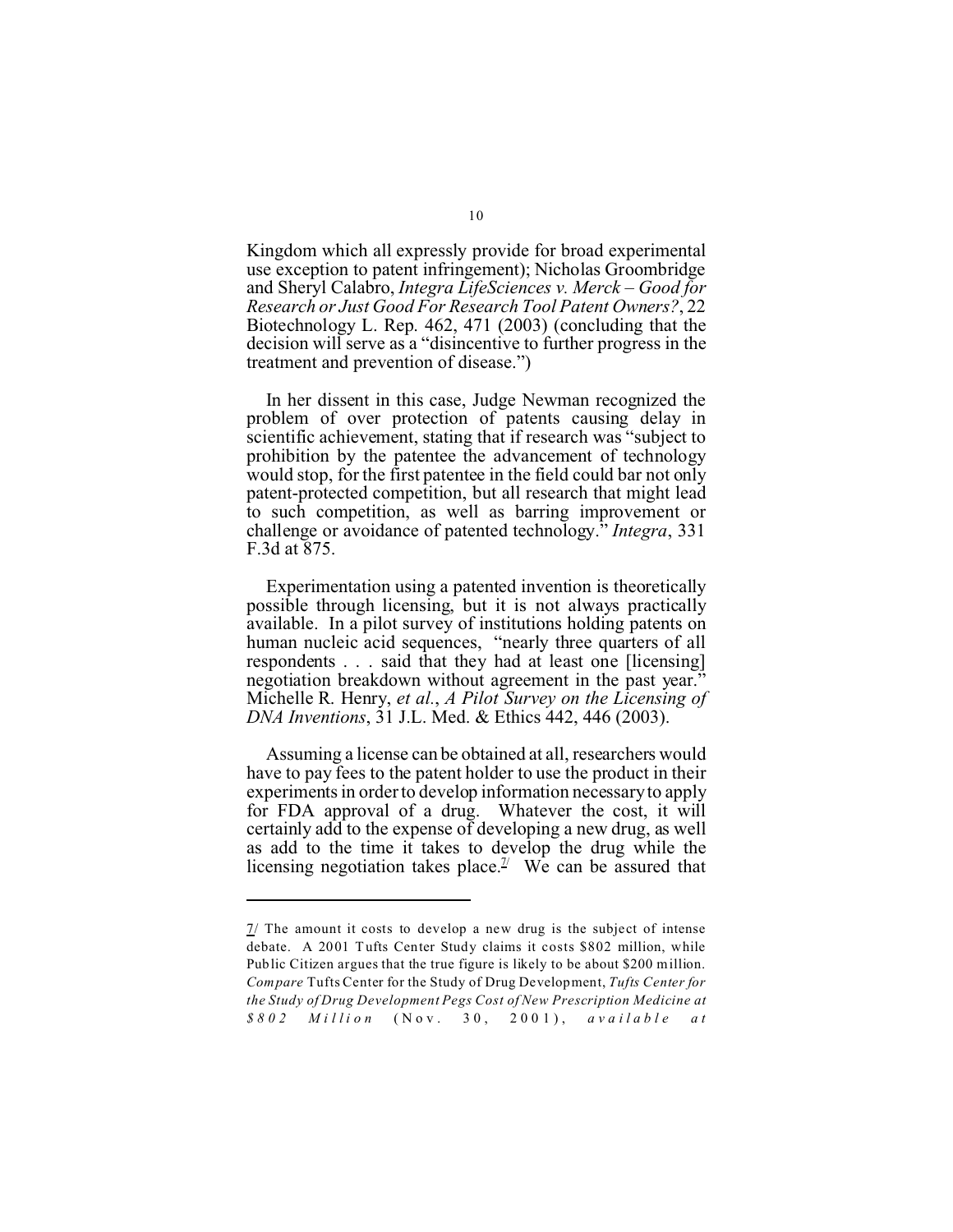these costs will ultimately be borne by the consumers who suffer not only because medical advances are delayed, but because as the price of prescriptions rise, fewer people can afford the treatments.

It is no coincidence that along with the increase in patent protection, prescription drug expenditures have also increased.<sup>8/</sup> Prescription drug spending is one of the fastest growing components of health care expenditures, increasing at double digit rates for each of the last eight years ending in 2004.<sup>9</sup> Spending for prescription drugs was projected to grow by 12.9% from 2003 to 2004, outpacing growth in all other health services.<sup>10</sup> U.S. outpatient prescription drug health services. $\frac{10}{1}$ prescription drug expenditures were 9.7% of national health expenditures in 2002 and are projected to rise to 15.5% of national health care expenditures by the year  $2013$ .<sup>11/</sup> Increased demand by an

9/ Kaiser Family Foundation, *Prescription Drug Trends (Fact Sheet)* at 1 (October 2004), *available at* www.kff.org/rxdrugs/3057-03-index.cfm.

11/ *Id*.

<http://csdd.tufts.edu/NewsEvents/RecentNews.asp?newsid=6> *with* Public Citizen, *New Study Expected to Significantly Overstate Drug Industry R&D C o sts* (Nov. 28 , 200 1), *ava i l able a t* http://www.publiccitizen.org/pressroom/release.cfm?ID=942.

 $8/$  The increase in drug prices can not be attributed to inflation. The gap between rising prescription drug prices and the general rate of inflation is in fact widening over time. On average, the manufacturer prices for 193 widely used brand name prescription drugs rose at an annual rate of 4.1% in 2000, but accelerated to 6.9% in 2003; the annual rate of general inflation fell from 3.4% in 2000 to 2.3% in 2003. David Gross, Stephen Schondelmeyer, Susan Raetzman, *Trends in Manufacturers Prices of Brand Name Prescription Drugs Used by Older Americans, 2000 through 2003,* at 5 (AARP Pub lic Policy Institute 2004), *ava ilable at* http://research.aarp.org/health/2004\_06\_drugprices.pdf.

<sup>10/</sup> Stephen Heffler, *et al.*, *Trends: Health Spending Projections Through 2013*, W4 Health Affairs 79, 81 (2004), http://content.healthaffairs.org/ cgi/reprint/hlthaff.w4.79v1.pdf.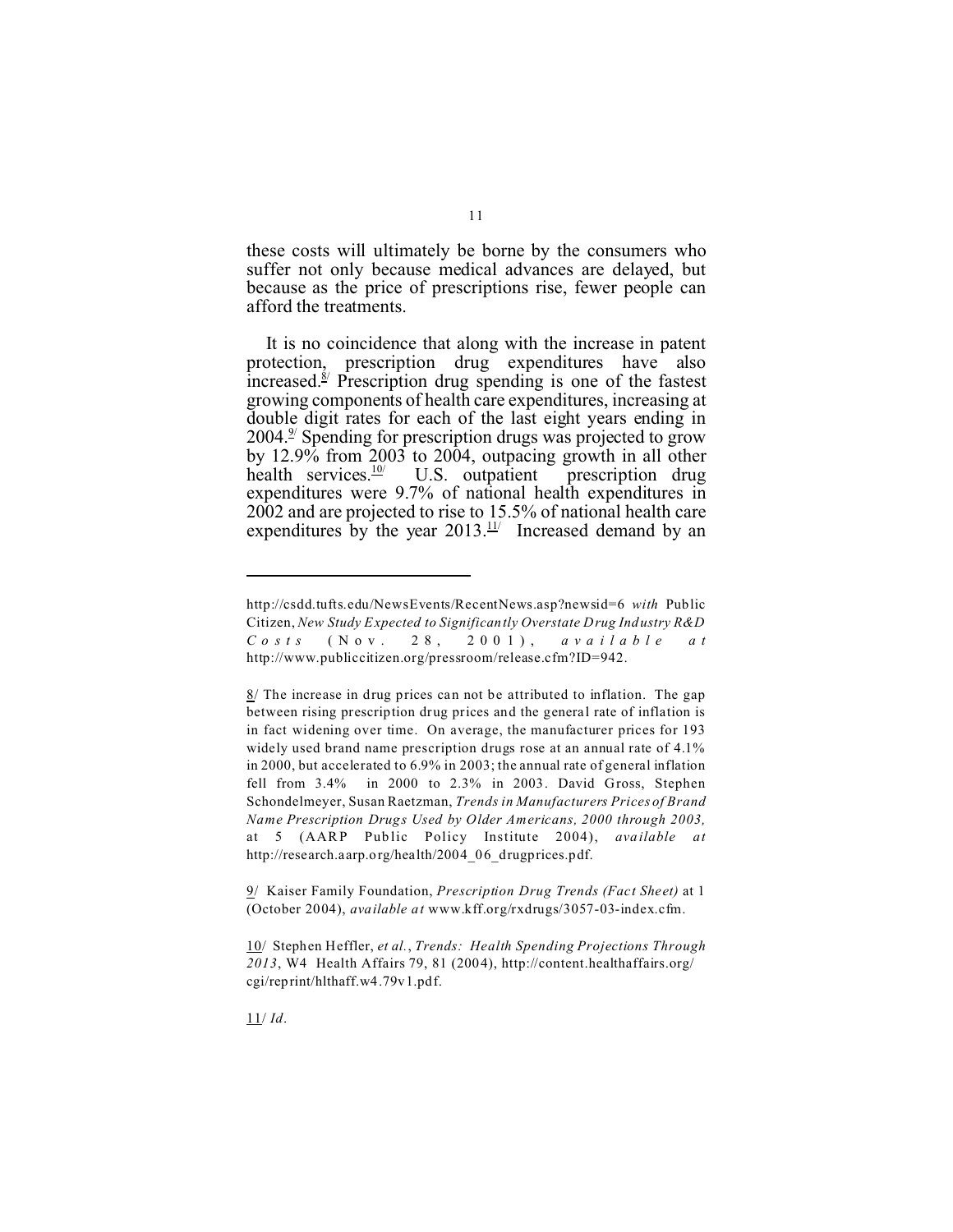aging population, as well as new, more expensive drug therapies becoming available, have contributed to rising drug spending. However, increased drug prices are a substantial contributor to the increase in our nation's expenditures on drugs. The increase in prices is estimated to constitute a quarter to one-third of the rise in drug spending.<sup>12/</sup>

Studies show that people respond to rising drugs costs by not purchasing necessary drugs or engaging in potentially unsafe drug administration practices, such as pill spitting or hoarding when they can not afford the medications. Susanna Smith, *Health in the Public Interest: Cost-effective Prescribing* (Amer. Med. Assn. 2004), *available at* http://www.ama-assn .org/ama/pub/category/print/9150.html#3. Doctors report that the primary reason for patient non-compliance with medication regimes is a patient's inability to pay for prescription drugs. *Id*. A study analyzing the relationship between cost and purchases from a national sample of people 65 and older found that, "[a] one-dollar increase in the out-of-pocket per tablet cost resulted in the purchase of 114 fewer tablets per year." Jan Blustein, *Drug Coverage and Drug Purchases By Medicare Beneficiaries with Hypertension*, 19 Health Affairs 219, 228 (2000). There is "specific, empirical evidence that financial barriers compel older Americans to forgo needed drug treatment." *Id.* A national survey of Americans aged 45 or older reported that more than one in five (22%) did not fill at least one prescription prescribed by their doctor. The cost of the drug was the main reason people cited for not getting their prescription filled.<sup>13/</sup> Of particular concern is the fact that cost deters a growing proportion of the population from taking

<sup>12/</sup> *See, e.g.*, David Kreling et al., *Prescription Drug Chartbook: An Update,* at 40 (Kaiser Family Foundation 2001) available at http://www.kff.org/rxdrugs/upload/13796\_1.pdf; Stanley S. Wallack et al., *Recent Trends in Prescription Drug Spending for Insured Individuals Under 65 and Age 65 and Older* (Schneider Institute for Health Policy, Brandeis Univ., 2001).

<sup>13/</sup> AARP, *Prescription Drug Use Among Persons Age 45+: A Chart Book June 2002* at 24-25 (2002) *available at* http://research.aarp .org/il/rx\_charts.pdf.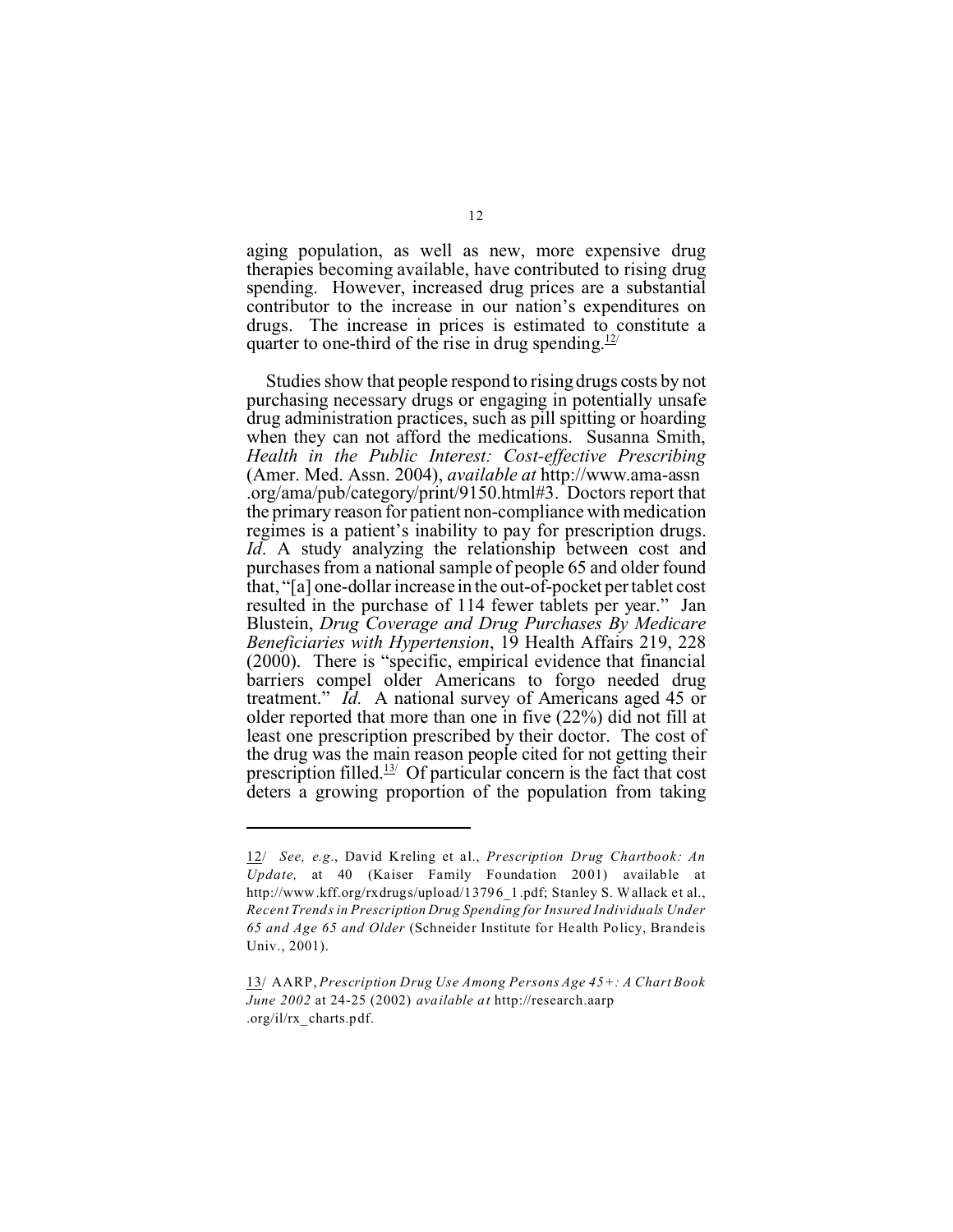medically necessary medicines, up from 13% during a 1986 survey to 22% in 2002. $\frac{14}{1}$ 

Driving up the prices consumers pay for medicine thereby decreasing access is bad public policy, particularly when favoring patent protection under the circumstances of this case is counter-productive to the public interest.

[A]t a time when patents threaten to lay claim to segments of the life sciences' core subject matter, patent law must devise a way to police the public property line . . . At some point, an expansive reading of patent law produces more harm than gain, creating transactions costs and other allocational in-efficiencies that interfere with publicly funded science and do not provide sufficient countervailing incentives for research. Patent law may have reached this point already with regard to the patenting of genetic sequences.

Golden, at 190-191.

#### **CONCLUSION**

"The right to conduct research to achieve [further technologic advances] need not, and should not, await expiration of the patent." *Integra,* 331 F.3d at 873 (J. Newman dissenting). Where Congress has already indicated that activity using a patented invention to develop information needed to obtain regulatory approval of drugs is not patent infringement, the courts must apply the law to protect research for future medical advancement.

Dated February 22, 2005 Respectfully submitted,

Sarah Lenz Lock\* Bruce Vignery AARP Foundation Litigation

14/ *Id.* at 72.